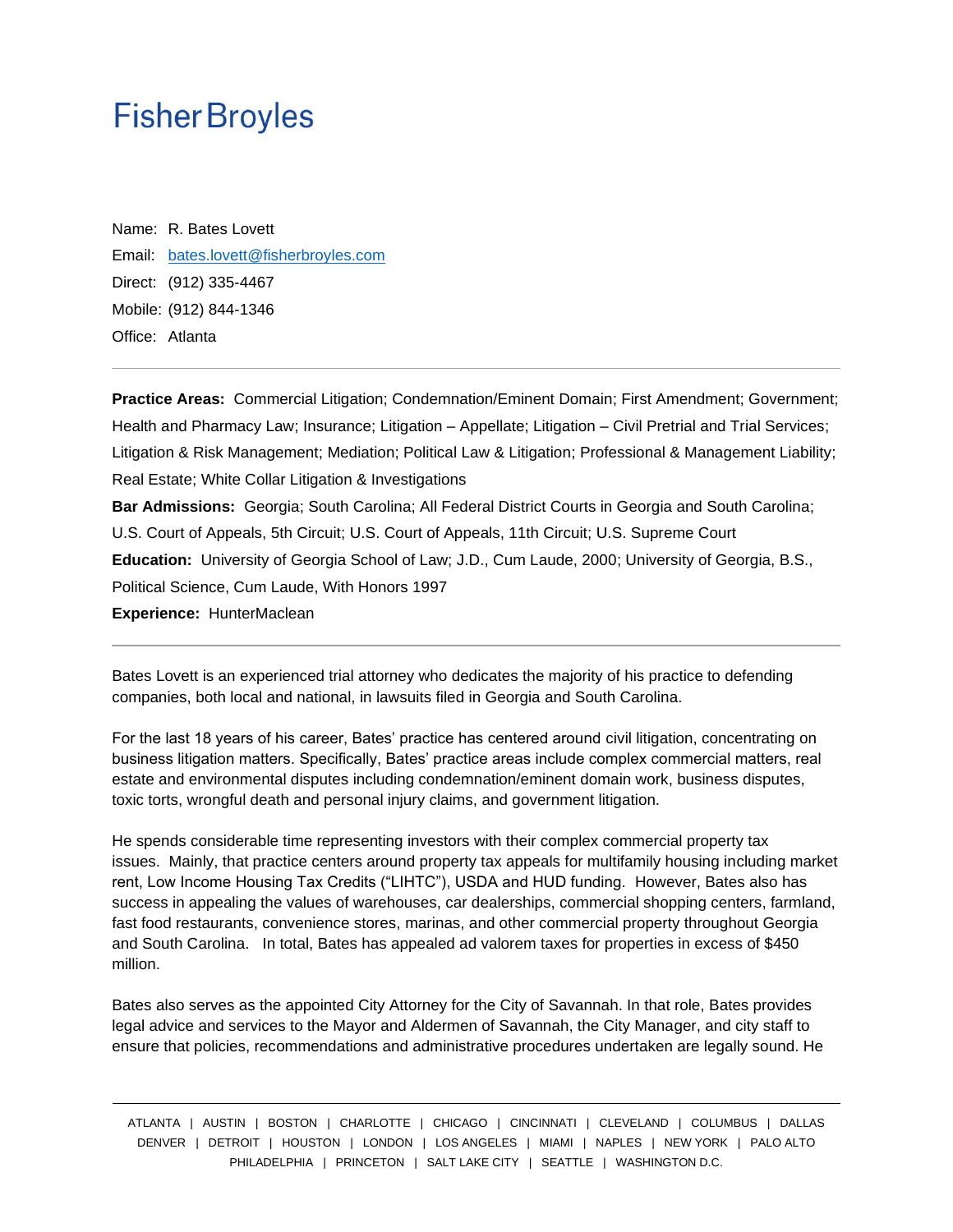Page 2 of 4

supervises all litigation as well as the drafting of all ordinances and the preparation of legal documents, reviews and consults on city services and contracts, and provides legal advice and counseling to Savannah's City Council, the City Manager, and city staff.

Before transitioning to civil litigation, Bates started his legal career as an assistant district attorney where he tried over 50 cases to jury verdict. He was an ADA for the Cobb County Crimes Against Women and Children Unit. There, he prosecuted felony cases in which the victim was a woman or child, such as murder, rape, child molestation, cruelty to children, and aggravated stalking. Bates was also an assistant district attorney in Rockdale County where he was the Domestic Violence Prosecutor.

Bates earned his B.A. in Political Science from the University of Georgia, cum laude. He then earned his J.D. from the University of Georgia School of Law, cum laude, where he was a recipient of the Bryant T. Castellano academic scholarship. While in law school, Bates was a member of the Moot Court Team and served on the editorial board of the Georgia Journal of International and Comparative Law. He is happily married and has two boys.

#### **Reported Cases**

- The Recorder's Court of Chatham County, et al. v. The Mayor and Aldermen of the City of *Savannah* #A17A0598 (Georgia Court of Appeals, May 22, 2017) (won Motion to Dismiss Appeal)
- *Media General Operations, Inc. v. St. Lawrence, et al,* Georgia Court of Appeals Case #A16A0280 (June 15, 2016)
- *Darling Int'l, Inc. v. Carter*, 294 Ga. 455, 754 S.E.2d 347 (2014)
- *Washington v. McKibbon Hotel Group, Inc.,* 284 Ga. 262, 664 S.E.2d 201 (2008)
- *Dameron v. State*, 267 Ga. App. 671, 601 S.E.2d 137 (2004)

#### **Recognition**

- Martindale-Hubbell: AV Rated
- Southern District Advisory Council for Federal Judiciary (Special Invitee 2011 2013, Member  $2014 - 2015$
- Fellow, Litigation Counsel of America
- Best Lawyers in America: Product Liability Litigation, 2013 2019
- GenerationNEXT: Savannah's Rising Stars of Business, 2011
- Georgia Super Lawyers Rising Star; 2007, 2009-2011, and 2014
- Georgia Super Lawyer: 2017-2018
- Member, Trial Law Institute
- Member, Diversity Law Institute

#### **Representative Engagements**

• Obtained \$3,000,000.00 eminent domain settlement award for corporate client. Condemning authority had originally valued taking at only \$1.1 million for the entire condemnation.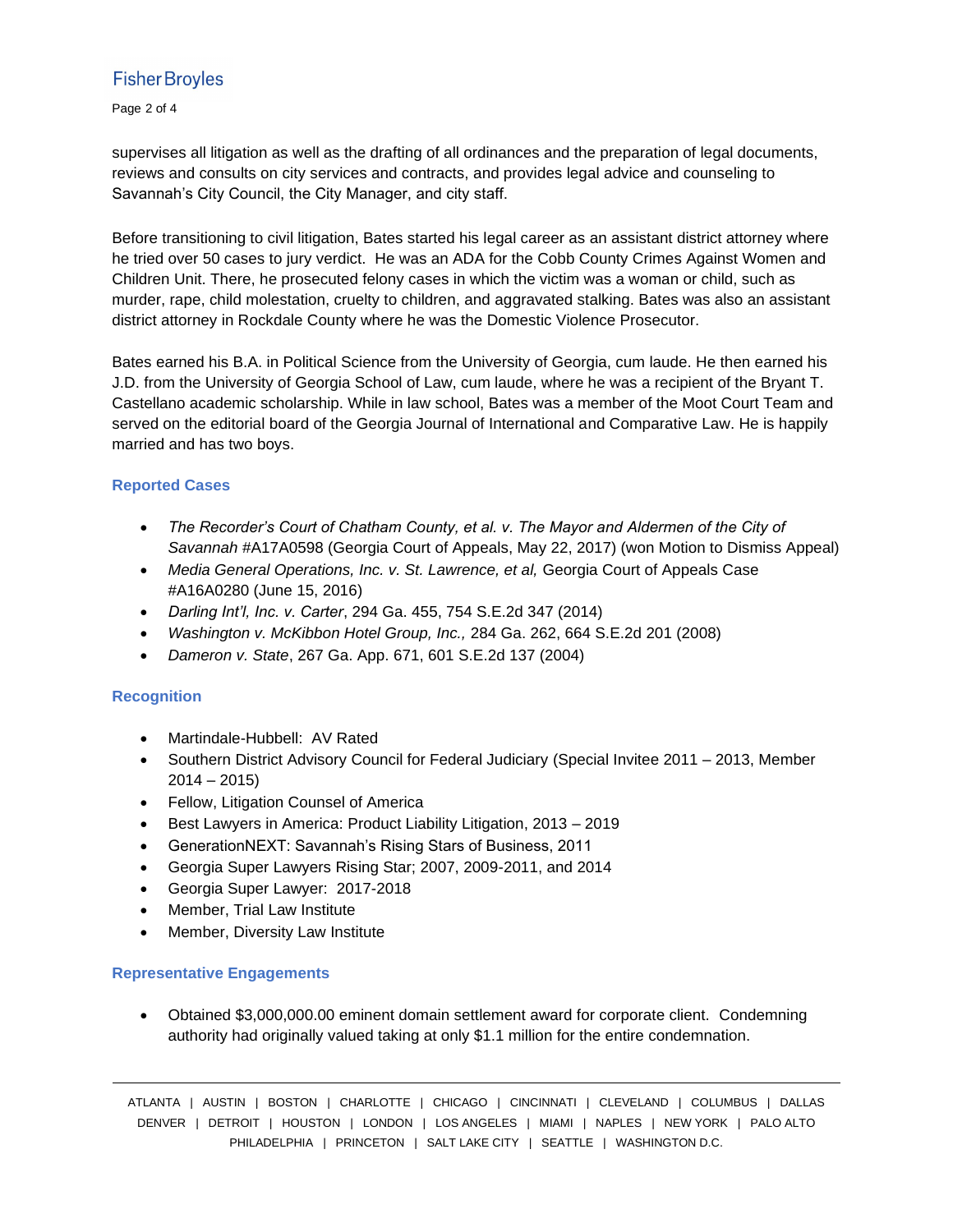Page 3 of 4

- Secured judgment for national mortgage provider against Fortune 500 company. Judgment included court order of payment of my client's legal fees by losing party.
- Won largest known quiet title action (lawsuit which establishes property ownership) in Georgia history based upon number of identified parties with adverse interest in land.
- Tried over 50 jury trials and an additional 35 bench trials.
- Secured voluntary dismissal of client in \$30 million title claim.
- Obtained complete dismissal of \$24 million arbitration claim on behalf of lender/investor.
- Succeeded in motion to dismiss based upon lack of personal jurisdiction in multi-million dollar failed real estate development deal. After win, client was not timely sued in proper jurisdiction thus avoided all liability in matter. Client's **Follocation** (allegedly) paid in excess of \$1 million in fees and settlement.
- Won court-ordered reversal of county's property tax demand after client accidentally missed deadline for seeking exemption. Court then ordered \$0 in property taxes for three years for international shipping company. Decision saved company in excess of \$250,000.
- Prevailed in quiet title action for family-run hotel group by purchasing right of redemption for tax sale two and three positions up the chain of title. See Washington v. McKibbon Hotel Group, Inc., in Reported Cases section.
- Won motion to strike answer on behalf of telecommunications company. Default judgment entered for client.
- Settled for physician practice, without any admission of liability by physician, a Medicare/Peachcare investigation and lawsuit for 7.2% of original demand of Government.
- Won 23 motions for summary judgment on behalf of Fortune 500 companies in toxic tort matters.
- Won 17 motions for summary judgment on behalf of multiple REITs in various types of landlord/tenant disputes.

## **Presentations & Teaching Experience**

- Ethical and Professional Concerns with the Use of Social Media
- Products Liability Caselaw Update for 2012
- Presented at the 20th Annual Product Liability CLE in Atlanta, Georgia on March 2, 2012

## **Publications**

- The Rise of the 'Patent Troll', published on November 1, 2012, in E-Commerce Law & Policy
- Workplace Social Media Rules Are in Transition, published on October 4, 2012, in Business in Savannah
- Days Numbered for 'Patent Trolls', published on August 22, 2012, in Business in Savannah
- E-Commerce Growth, Mobiles Push Consumer Legislation, published on February 22, 2012, in Business in Savannah
- Retroactive Changes Affect Lobbyist, Ethics Legislation, published on May 11, 2011, in Business in Savannah
- New Ethics Legislation Broadens Lobbyist Definition, published on February 2, 2011, in Business in Savannah